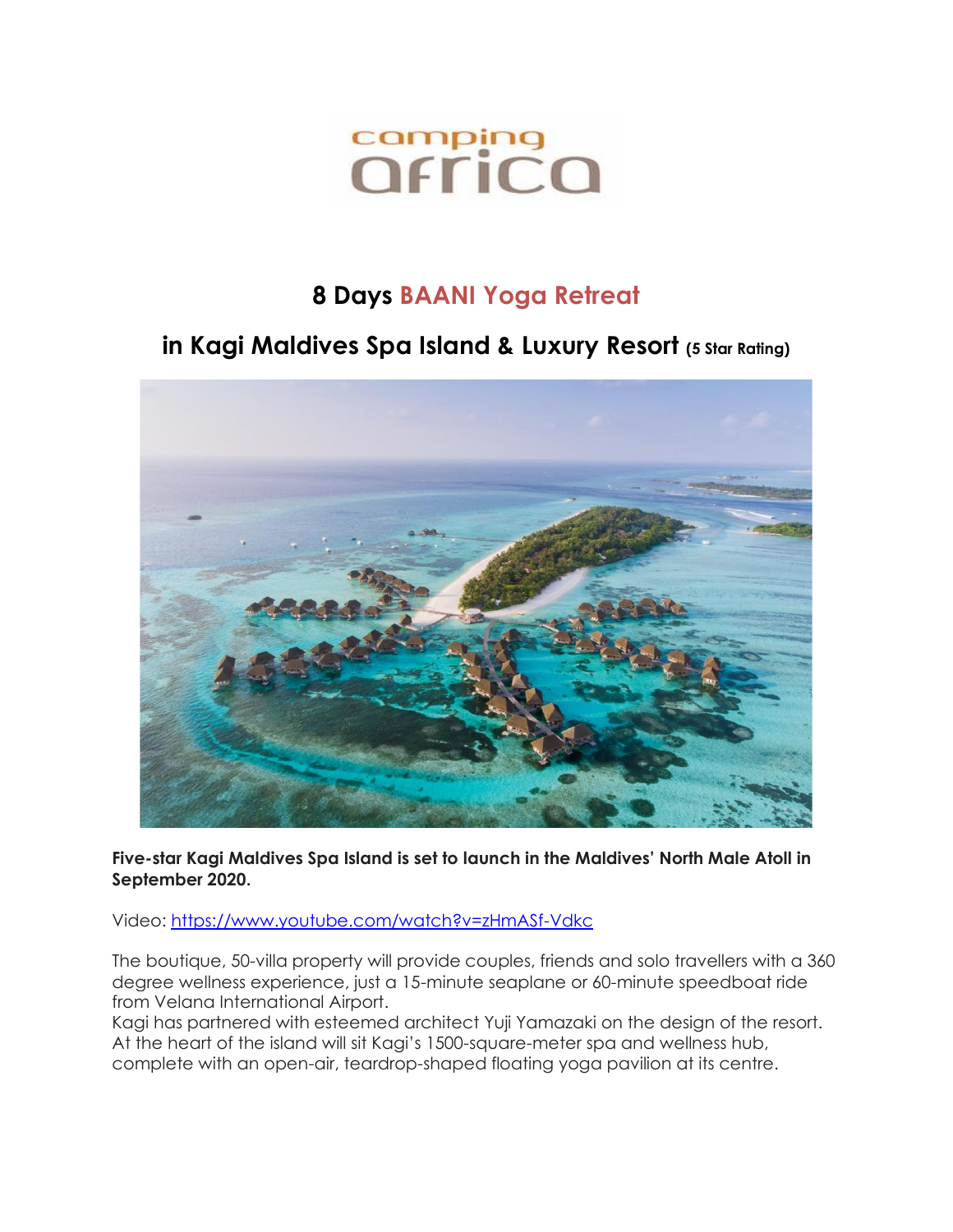It will also house a state-of-the-art gym, two restaurants, three bars, a dive centre and a house reef. Guests can choose from three room types, a beach pool villa, a lagoon pool villa or an ocean pool villa, all of which will be distinguished by their unique locations and will house a private pool, a sun deck and an expansive indoor-outdoor bathroom.



#### **Prices – All Inclusive Meal &Yoga Treatments basis:**

| Logoon Pool Villa | from $\epsilon$ 3,890 / ZAR 67,220 pro person sharing |
|-------------------|-------------------------------------------------------|
| Ocean Pool Villa  | from $\epsilon$ 3,960 / ZAR 68,437 pro person sharing |
| Beach Pool Villa  | from $\epsilon$ 5,790 / ZAR100,063 pro person sharing |

What does it include:

- Accommodation at Kagi Island Resort & Spas
- Complimentary chocolate cake and bottle of sparkling wine or fresh juice in room.
- Meal plan on All Inclusive basis
- Unlimited used resort bar.
- Airport transport by speed boat two ways.
- Day Excursions & Activities
- 6 x private Yoga 60 minutes
- 1 x private 'Circle of Life' personalized Health Discovery Session (onsite, or via zoom)
- 1 x Sound Chakra Balancing 60 minutes
- 1 x Healing Touch– 60 minutes
- 1 x Immune Booster 75 minutes
- 1 x stress reliever back massage 60 minutes
- 1x daily super food smoothie of choice
- 1x Wellness Bathtub Therapy including a 1/2 bottle of champagne
- 1x Stand Up Paddle Sunset guided tour around the island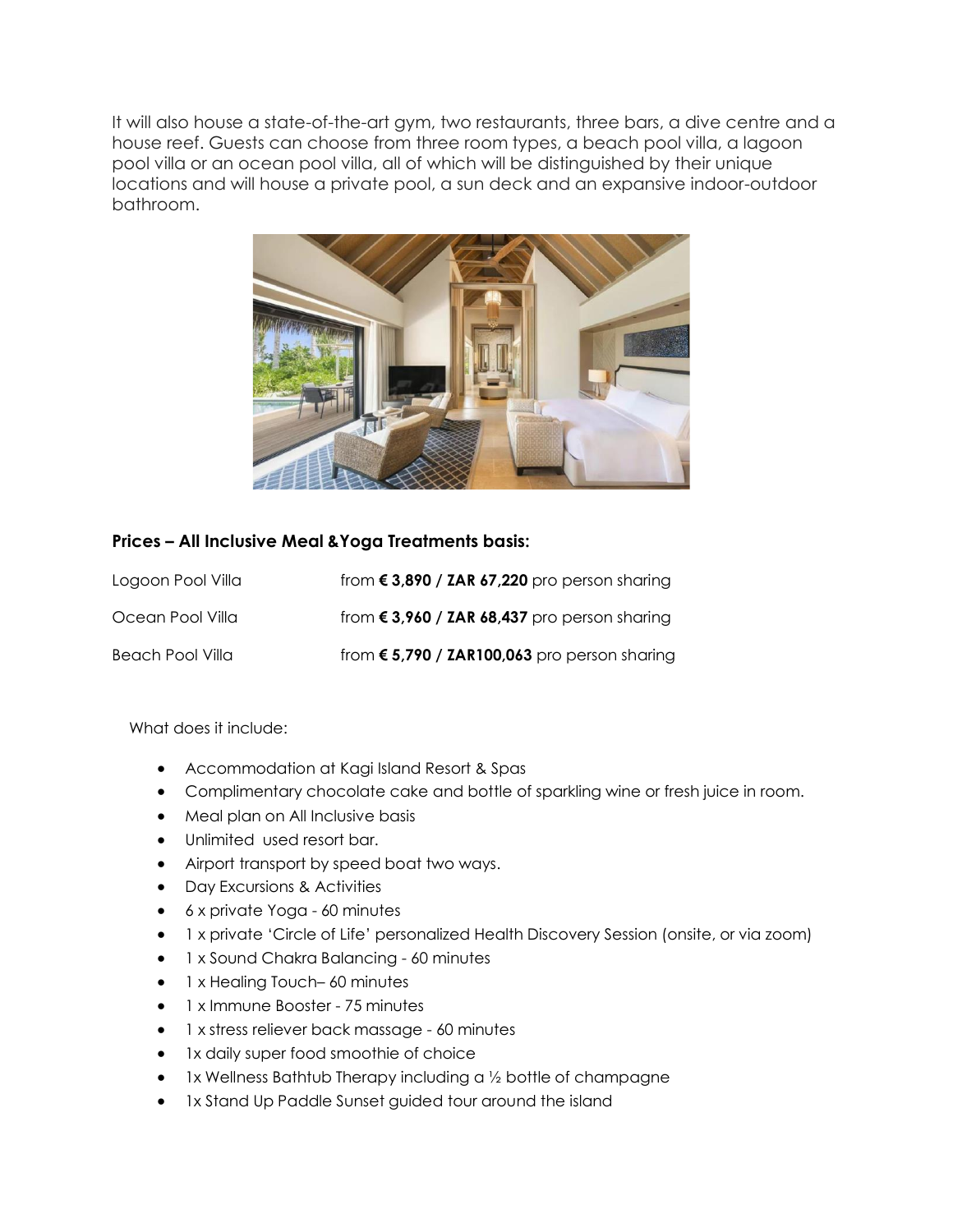• Free access and use of gym /Personalized take home self-care kit.

What does is exclude:

- Any Airfare, any insurance fee
- Sea plane two ways
- Any optional tours or transfers
- All items of a personnel nature such as shop purchases, telephone calls and gratuities.
- Anything not mentioned in inclusion above
- Visa and Covid test

#### Supplements:

\*\*\*\*\*\*\*New Year's Eve (mandatory) - 31/12/2021 - approx. € 165.00 / ZAR 2,850 Adult \*\*\*\*\*\*Xmas Eve (mandatory) - 24/12/2021 - approx. € 255.00 / ZAR 4,004 Adult

- 
- 

Please note:

- Rate is based on a minimum of two people traveling.
- Single travelers supplement will be quoted on request.
- The rates are subject to change without warning if there is an increase to bed levies, fuel prices or sales by third party suppliers or any other circumstances which is beyond our control.
- Price and availability are subject to confirmation at the time of booking.
- Standard Booking Terms & Conditions remain applicable at all times.



## **An unforgettable experience!**

\_\_\_\_\_\_\_\_\_\_\_\_\_\_\_\_\_\_\_\_\_\_\_\_\_\_\_\_\_\_\_\_\_\_\_\_\_\_\_\_\_\_\_\_\_\_\_\_\_\_\_\_\_\_\_\_\_\_\_\_\_\_\_\_\_\_\_\_\_\_\_\_\_\_\_\_\_\_\_\_\_\_\_\_\_\_\_\_\_\_\_\_\_